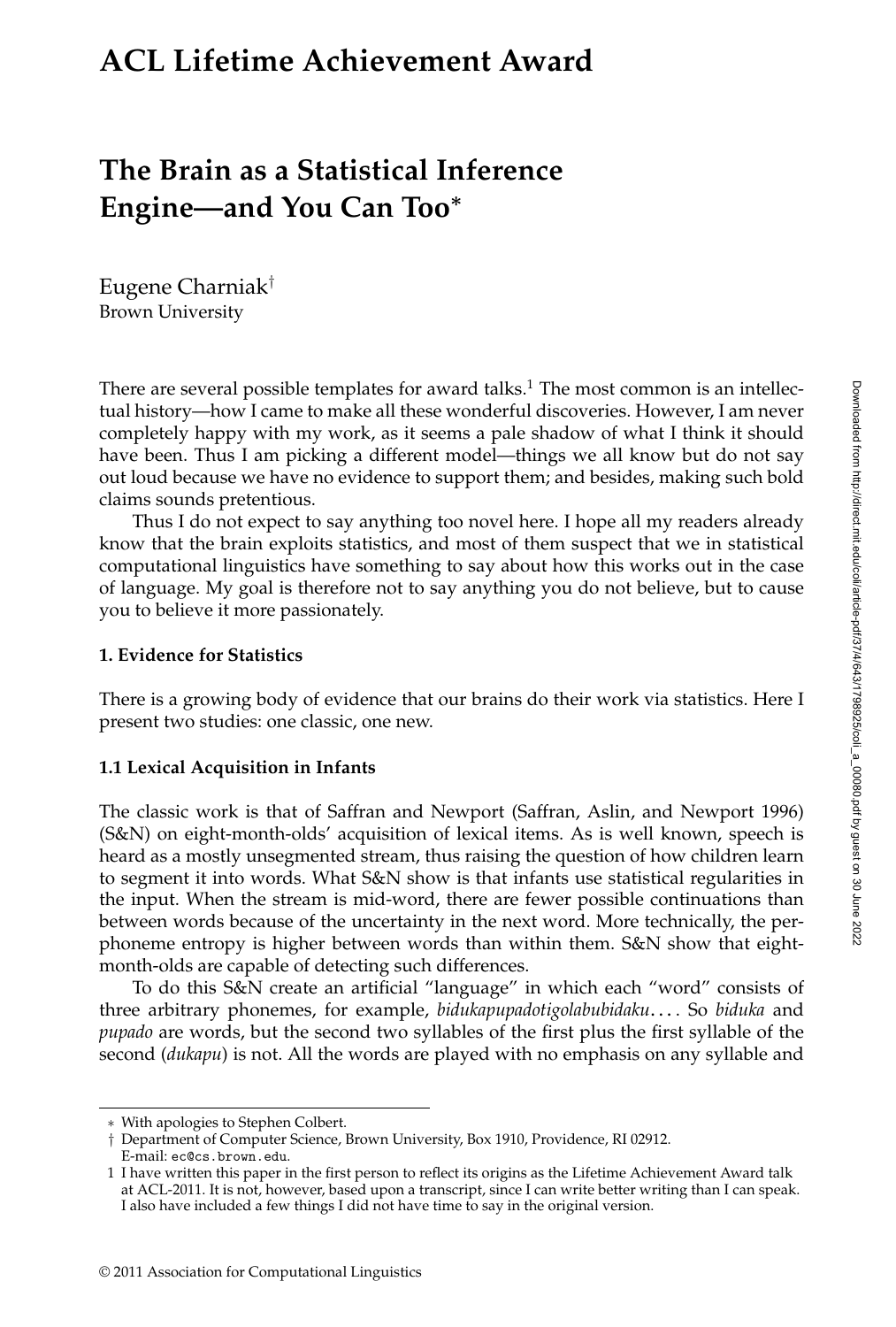no difference in the spacing between syllables. (It is pretty boring, but the child is only subjected to two minutes of it.) After that the child is tested to see if he or she can distinguish real words from non-words.

To test, either a word or a non-word is played from one of two speakers. This is not done until the child is already looking at that speaker and the word is replayed until the child looks away. The children are expected to gaze longer at the speaker that is playing a novel (non-) word than for words that they have already heard.

Thus there are two testing conditions. In the first, the non-words are completely novel in the sense that the three-syllable combination did not occur in the two minutes of pretest training. On average, the children focus on the speaker 0.88 seconds longer for the novel words.

The second condition is more interesting. Here the non-words are made up of sound combinations that have in fact occurred on the tape, but relatively infrequently because they consist of pieces of two different words. Here the question is not a categorical one (Have I heard this combination or not?) but a statistical one: Is this a frequent combination or is it rare? Now the focus differential is 0.83 seconds. The conclusion is that children are indeed sensitive to the statistical differences.

#### **1.2 What You See Where You Are Not Looking**

Try the following test. Keep your gaze on the plus sign in the following example and try to identify the letters to its left and its right.

### **A + BRACE**

The "A" on the left is not too hard. The letters on the right are much harder, a phenomenon called "crowding." The work I am following here (Rosenholtz 2011) looks into this and related phenomena.

Obviously once we move our gaze around we have no problems with the letters. The center of the eye, the fovea, sends the brain a very detailed description. But elsewhere the brain gets many fewer bits of information. These bits have to "summarize" that piece of the image. The question that Rosenholtz (2011) looks at is what information these bits encode.

Suppose we want a 1,000-bit summary of the top left image in Figure 1. The other three images offer three possibilities. The top-right image simply down-samples the pixels. This is clearly not what the eye is doing. Going back to the crowding example, we cannot make out the letters on the right, but we can be pretty sure they are letters. Furthermore, we have little difficulty identifying the letter on the left, so it is not just down-sampled. The bottom-left image also down-samples, but on wavelets. It is little better, so we can ignore the fact that many of us don't know what wavelets are.

The bottom-right image is the most interesting. It assumes that the brain receives a basket of statistics found useful by the statistical vision community for summarizing images in general and textures in particular. The image shown here is a sample from the posterior of the statistics for the original (leftmost) image. Here it is reasonably clear that we are looking at letters, but we cannot be sure what they are, matching introspection in the crowding example.

If these are the statistics available to our brain, then looking foveally at such a reconstruction ought to be similar (equally difficult) to looking non-foveally at the original.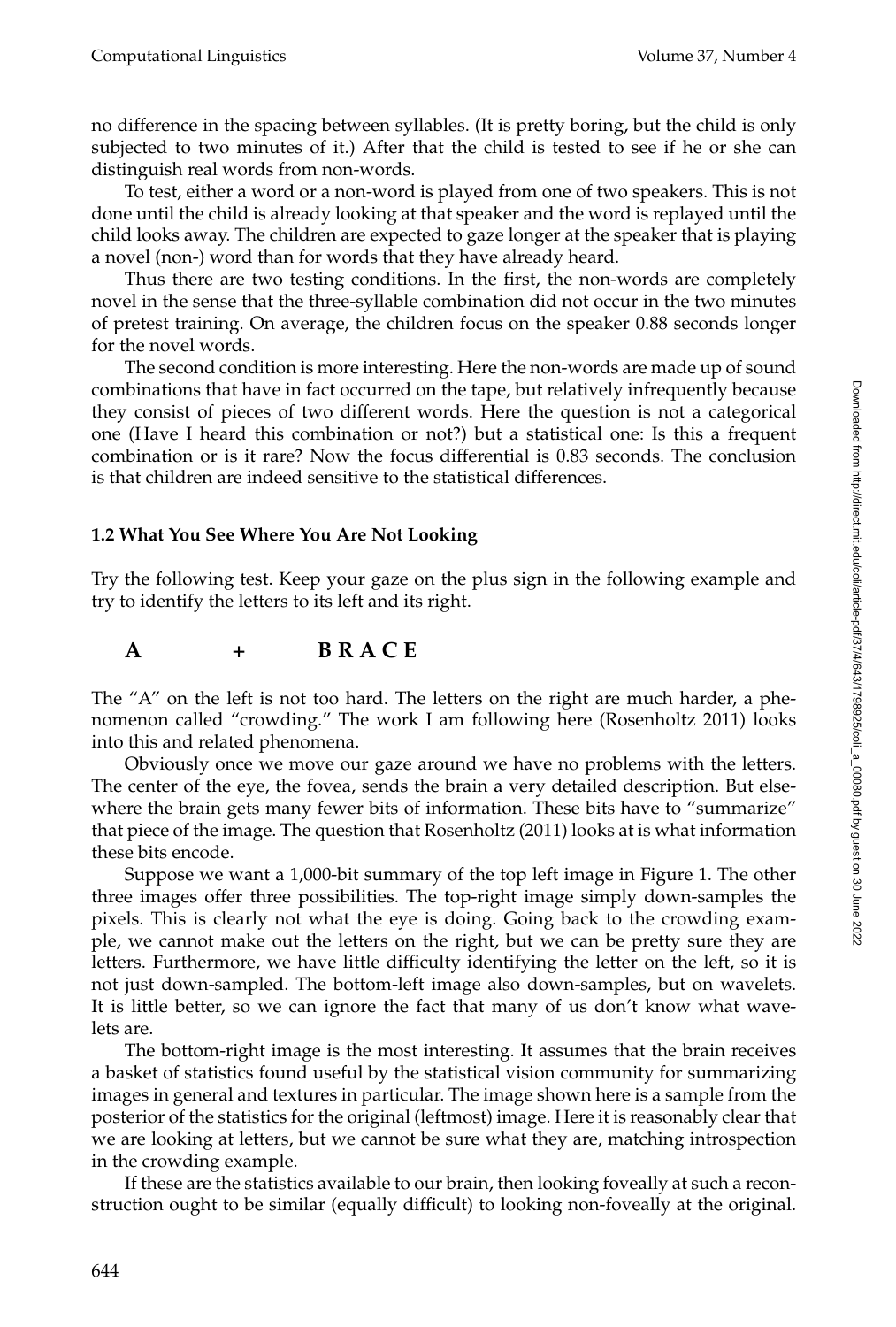



The work in Rosenholtz (2011) shows that this seems to be true, again supporting the idea that brains manipulate statistical information.

#### **2. Bayes' Law**

Once one accepts that the brain is manipulating probabilities, it seems inevitable that the overriding equation governing this process is Bayes' Law:

$$
P(M \mid E) = \frac{P(M)P(E \mid M)}{P(E)}
$$

where *M* is the learned model of the world and *E* is the relevant evidence (our perceptions). We take Bayes' Law as our guide in the rest of this talk because there is so much to be learned from it. More specifically, let us use it in the following form:

 $P(M | E) \propto P(M)P(E | M)$ 

This is the case because P(*E*) acts as a linear scaling factor and thus can be ignored.

First, Bayes' Law divides responsibility between a prior over possible models (P(*M*)) and a term that depends on the evidence, its posterior given the model. The war between rationalists and empiricists seems to have quieted of late, but it raged during much of my academic career, with the rationalists (typically followers of Chomsky) insisting that the brain is pre-wired for language (and presumably much of the rest) and the empiricists believing that our model of the world is determined primarily by the evidence of our senses. Bayes' Law calmly says that both play large roles, the exact balance to be determined in the future. The next section looks at the role of informative priors in current models of learning from sensory input.

Secondly, Bayes' Law says that evidence is incorporated via a generative model of the world  $(P(E \mid M))$ . This is, of course, as opposed to a discriminative model  $(P(M \mid E))$ . There is a lot to be said in favor of the latter. When both are possibilities, the general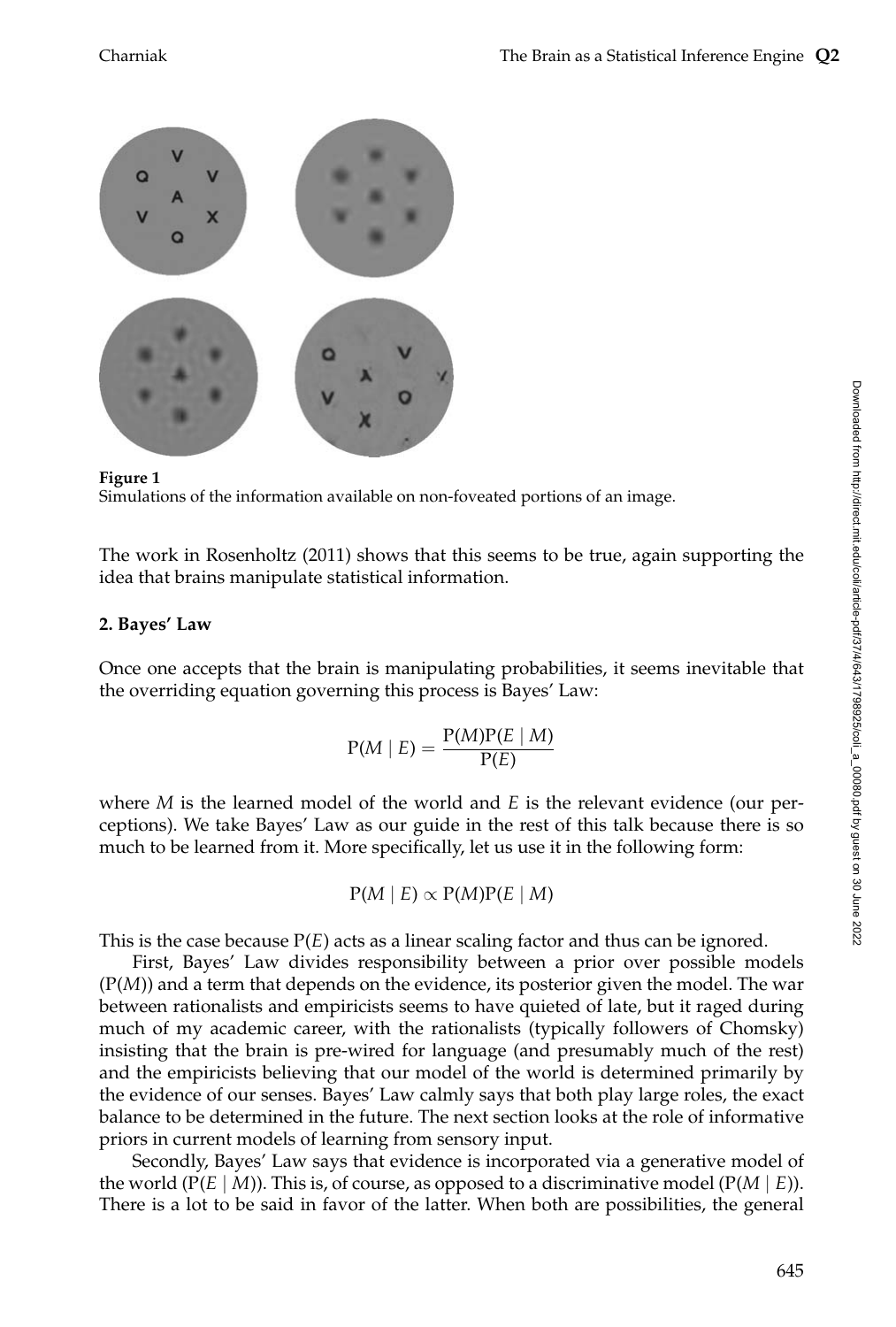wisdom has it that discriminative models work better on average. I certainly have that impression. But children have only the evidence of their senses to go by. Nobody reads them the Penn Treebank or any other training data early in their career. Thus generative models seem to be the only game in town.

Furthermore, this generative model has to be a very large one—one of the entire world insofar as the child knows it. For example, we can describe visual experiences in language, so it must include both vision and language, not to mention touch and smell. Thus it must be a *joint* model of all of these. Taking this to heart, Ilook in Section 4 at some work that uses joint modeling of multiple phenomena.

Lastly, Bayes' Law gives another clue, this time by what it omits—any notion of *how* any of this is done. This suggests, to me at least, that the inference mechanism itself is not learned, and if not, it must be innate. Or to put it another way, Darwinian selection has already done the learning for us. In the final section I will address what we can say about this mechanism.

One last point before moving on. What is the model that is to be learned? Bayes' Law does not, in fact, tell us. It only says that different models will be supported to differing degrees given the evidence available.

Various answers have been suggested. One group tells us that "true" Bayesians do not adopt any model, they integrate over them. That is, if you don't know the correct model, you should plan accordingly and not commit. This corresponds to the equation

$$
P(E) = \sum_{M} P(M)P(E \mid M)
$$

Now integrating over all models makes a lot of sense, but to me it sounds a lot like telling people to change all their passwords every month—it is sound advice, but who will take the time?

One possibility is to adopt the most likely one, for example,

$$
\arg\max_{M} P(M) P(E \mid M)
$$

At first glance this would seem to be a no-brainer, but some worry that we could have a probability distribution something like that in Figure 2.

Here the most likely one, off on the right, has the very bad property that if we are only a little bit wrong we end up with a very bad model of the world, thus negatively impacting the probability that we will survive to have progeny. Better is to take the *average* model. This will put us somewhere in the middle of the large block on the left, relatively safe from catastrophic results from small errors.

My personal opinion is that this will turn out to be a non-problem. Given the right prior, the probability space over models will have one huge peak and not much else. Furthermore, as I discuss in the last section, our options on inference are going to



#### **Figure 2** Projection on a line of models vs. probability for a bad case.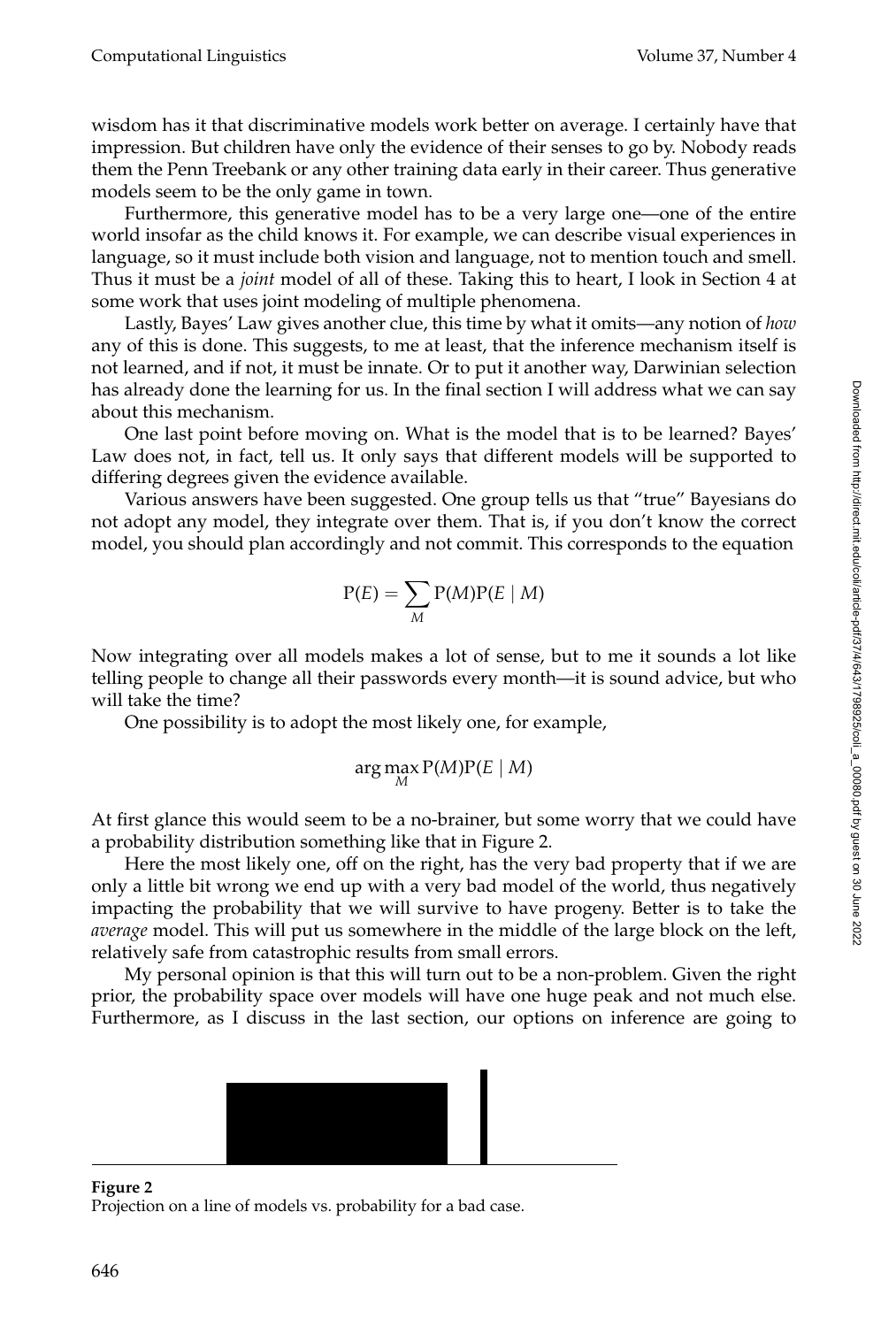constrain us quite a bit, with an integration over comparatively few models coming out on top.

#### **3. Informative Priors**

Bayes' Law shows us how priors on possible world models should be combined with the evidence of our senses to guide our search for the correct one. In this section I give three examples of such priors, two in language, one in vision.

### **3.1 Priors in Word Segmentation**

In section 1 we looked at the work in Saffran, Aslin, and Newport (1996) on infants' ability to divide a speech stream into individual "words." This problem has also been attacked using computational approaches, albeit with simplifying assumptions. We base our discussion on the work of Goldwater and Griffiths (2007), as it dramatically shows the need for *some* informative prior.

This, like most other computational linguistic work on word segmentation, considers an abstract model of the problem. A corpus of child-directed speech is translated into a simplified phoneme string by first transcribing the words, then for each word writing down its most common pronunciation. All spaces between sounds inside an utterance are removed, but the boundaries between utterances are kept. For example, *you want to see the book* would come out as *yuwanttusiD6bUk*. The output is to be the phoneme sequence with word boundaries restored. Although we are really dealing with phoneme sequences with spaces added, we will speak of dividing the speech stream into words.

A simple generative model for this task goes as follows:

For each utterance:

Repeat until the "end of utterance" symbol is chosen Pick the next word according to  $P(w)$ .

It is assumed here that  $P(w)$  is over possible vocabulary items plus a special "end-ofutterance" symbol.

If we have no prior on possible  $P(w)$ 's, then Bayes' Law reduces to finding the  $M =$ *P*(*w*) that makes the data most likely, and this is easy to specify. It is simply a distribution with *n* "words," each one a single utterance. That is, it is a distribution that memorizes the training data. It is easy to see why this is so. If the model generalized at all, it would assign probability to a sequence that is not in the input, and thus the probability of observed training data must be less than that assigned by the memorization model.

In Goldwater and Griffiths (2007) the model was forced away from this solution by adopting a "sparse prior"—in this case a "Dirichlet" distribution. This says, in effect, prefer *M*'s with as few different words as possible. Thus if the number of words is significantly smaller than the number of utterances, there is some pressure to prefer a word-based distribution over one for each utterance.

Unfortunately, the Dirichlet is a very weak prior, that is, the "pressure" is not very great. So in one solution to the problem the child's utterance comes out as youwant to see thebook. There is still a distinct tendency to merge words together.

Why is Dirichlet so weak? We want to evaluate the probability of our prior multiplied by a generative posterior for a particular model *M*. In our case *M* is just a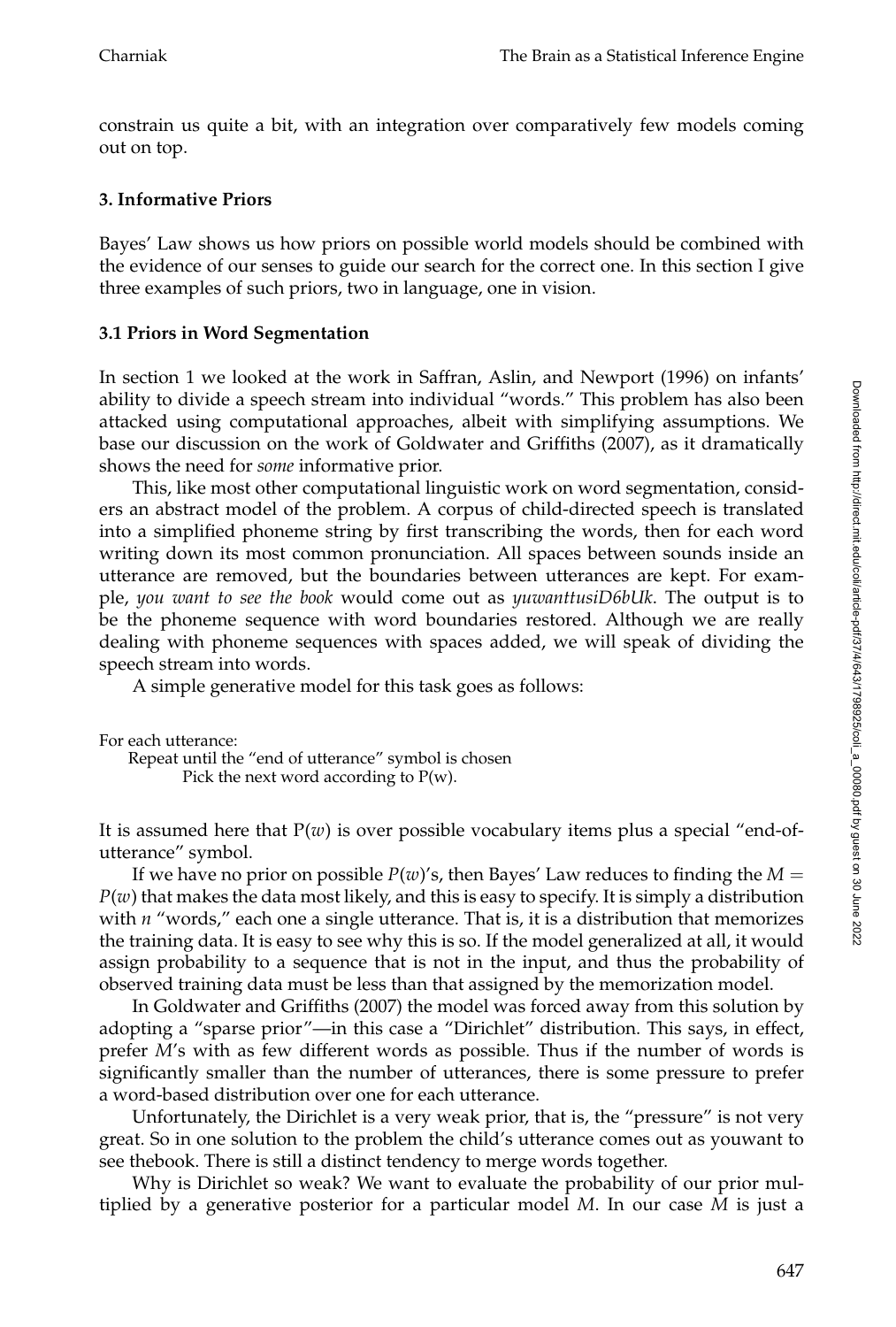probability distribution over possible words. We assume for the sake of argument that we get this distribution from estimated integer counts over possible words. (In Section 5 we look at how Goldwater and Griffiths [2007] actually infers this distribution.) So our current guess is that we have seen the "word" *D6bUk* two times, and so forth. A simple maximum likelihood distribution would assign a probability to this word of  $\frac{2}{L}$ , where *L* is the total number of word tokens the model currently proposes in all of the utterances.

Of course, the maximum likelihood distribution is *called* the maximum likelihood distribution because for a given set of counts it assigns probabilities to make the probability of the data (the "likelihood") as high as possible. Therefore it will lead us to the memorization result.

The Dirichlet does something slightly different. Imagine that before we do the division  $\frac{2}{L}$  we subtract  $\frac{1}{2}$  from each nonzero word count. Then *D6bUk* has a probability 1.5 *<sup>L</sup>*−0.5*<sup>K</sup>* , where *<sup>K</sup>* is the number of different word types (dictionary entries, as it were). This creates sparsity in the sense that entries that already have few counts tend to get still fewer because they are impacted more than words with high counts. So if we have two words, one with a count of 1 and one with a count of 1,000, and we have, say, a total of 10,000 word tokens and 1,000 word types, the first will go from a probability of  $10^{-5}$ to approximately  $0.53 \cdot 10^{-5}$  and the second will actually increase slightly (from 0.1 to 0.105). Thus words with small counts get crowded out, and the distribution becomes more sparse.

But the crowding is not all that strong, and in this model there are much stronger countervailing winds. The model assumes that words appear at random, and this is very far from the case. In the first utterance the phrase *the book* occurs much more often than the independent probabilities of *the* and *book* would suggest, so the model has an incentive to make them one word in order to capture a regularity it otherwise has no way to represent. Including bigram probabilities in the model would do the trick, and indeed, performance is greatly enhanced by this change. But this takes us beyond our current topic—priors.

#### **3.2 Priors in Image Segmentation**

We turn now to work by Sudderth and Jordan (2008) on segmenting an image into pieces that correspond to objects and background, as in Figure 3. To put the goal another way, each pixel in the image should be assigned to exactly one of a small number of groups, so that all the pixels in the same group exactly cover the places in the image corresponding to one type of object, be it people, trees, sky, and so on.

Any one pixel can, a priori, be in any of the different groups. But not all groupings are equally plausible in an everyday image. Consider Figure 4. Each row corresponds to random samples from a prior distribution over possible images, where each color corresponds to one pixel set. Although neither looks like scenes from the world around us, the upper row is more plausible than the lower one. The lower one corresponds to the so-called "Potts" prior: each pixel is a node in a Markov random field, and the Potts prior encourages neighboring points to be from the same region. Although these pixel arrays have such a property, there are all sorts of features that are not image-like. Single pixels are surrounded by other regions. If we divide the array into, say, tenths, each tenth probably has at least one pixel from all of the sets, and so forth.

The upper, more plausible "images" come from the prior illustrated in Figure 5. The process of randomly selecting from the prior works as follows: First generate a threedimensional surface by picking a small number of points and placing a two-dimensional Gaussian over them. The surface point height corresponds to the sum of all the Gaussian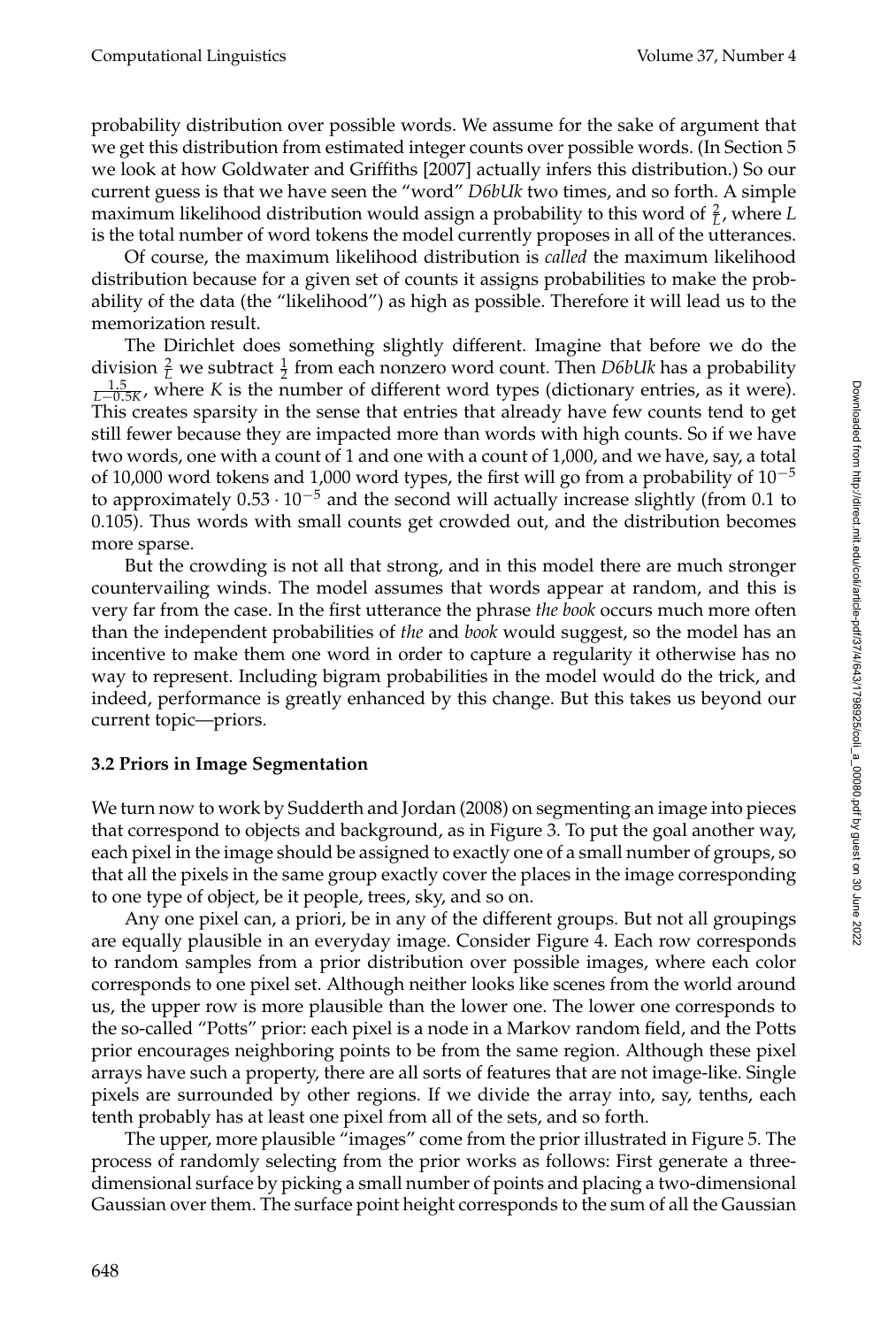



#### **Figure 3**

Several scenes segmented (by people) into their basic parts.



**Figure 4** Samples from two image priors.

values at that point. The topmost image on the left is an example. Now locate a random plane parallel to the bottom of the image. All surface areas above the plane correspond to image region number 1. The dark blue area in the image on the right corresponds to a plane through the top left Gaussian with the yellow and red areas above the selected plane. We assign region 1 to be the areas most in the foreground.

We then repeat this process with new Gaussians and new planes (images 2 and 3 on the left) until we get the desired number of regions. The result is the random pixel array on the right.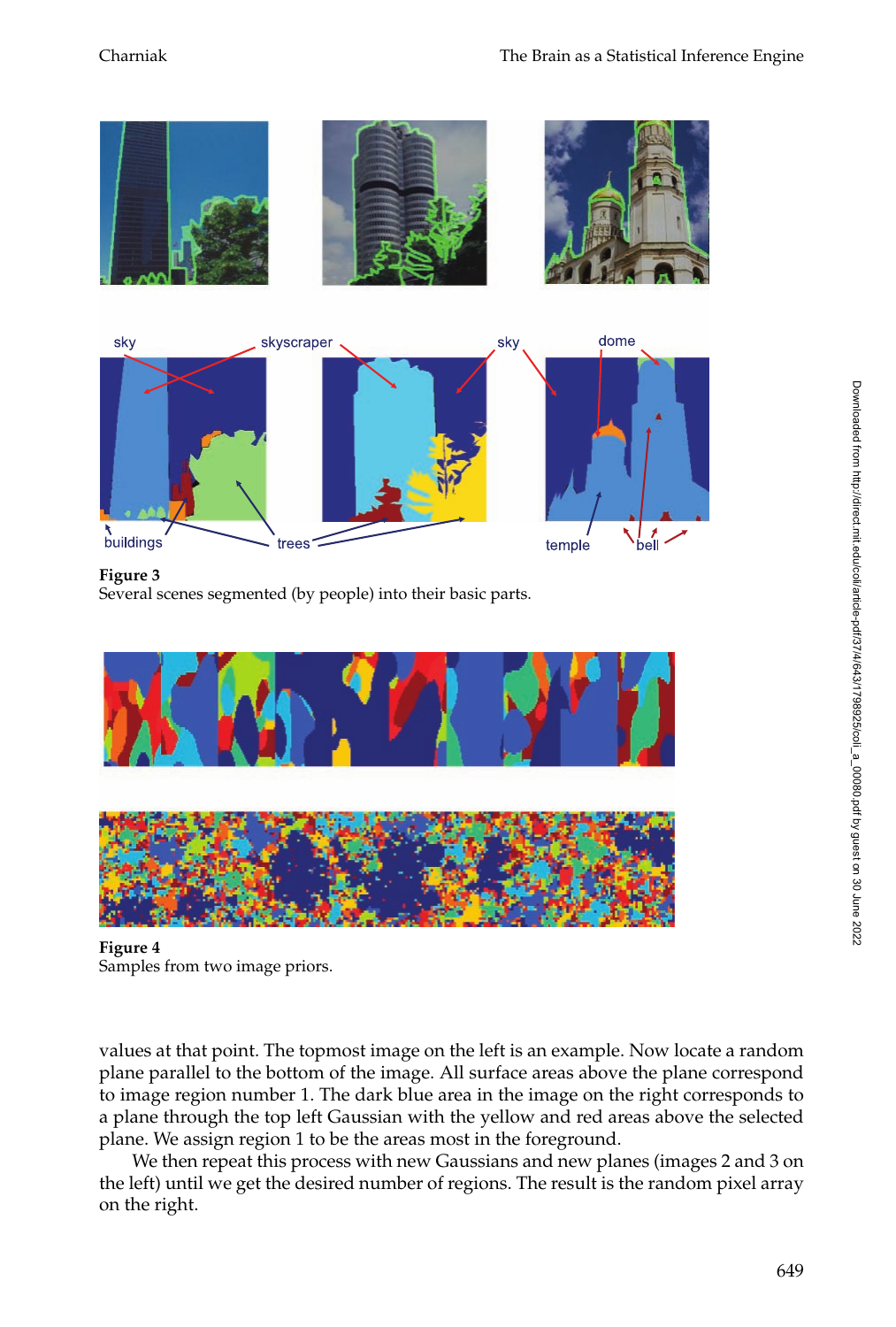

**Figure 5** Image priors from sets of Gaussians.

Naturally, in image segmentation one does not generate random selections from the prior. But the depictions give the reader an idea of the biases placed on image reconstruction. A better way to think about the process would be to imagine that we try different reconstructions of the kinds of texture, lines, and so forth, that correspond to a single image region, and then present each of these region combinations to the prior for its "take" on things. It will strongly prefer blobby regions, with nearer ones tending to be convex. And, as we would hope, region segmentation works better with the more realistic prior.

#### **3.3 Priors in Part-of-Speech Induction**

Part-of-speech tagging is the process of labeling each word of a string with its correct **part of speech**, a category such as "plural noun" (NNS) or preposition (PP), that to some degree captures the syntactic properties of the word. The problem is not completely well defined insofar as there is no single "correct" set—part-of-speech sets for English range in size between 12 and  $20 \cdot 12$ . Nevertheless, words do fall into such categories and even as rough approximations they are useful as a first step in parsing. In unsupervised part-of-speech induction we want our program to infer a set of parts of speech. Because of their arbitrary properties, the size of this set is typically set in advance—for English typically 45, corresponding to the Penn Treebank set.

Since the early work of Merialdo (1994) we have known that this is a difficult problem, and in retrospect it is easy to see why. Most generative models work from the following generative story:

For each word *wi* Generate  $t_i$  from  $t_{i-1}$  according to  $P(t_i | t_{i-1})$ Generate  $w_i$  from its tag according to  $P(w_i | t_i)$ .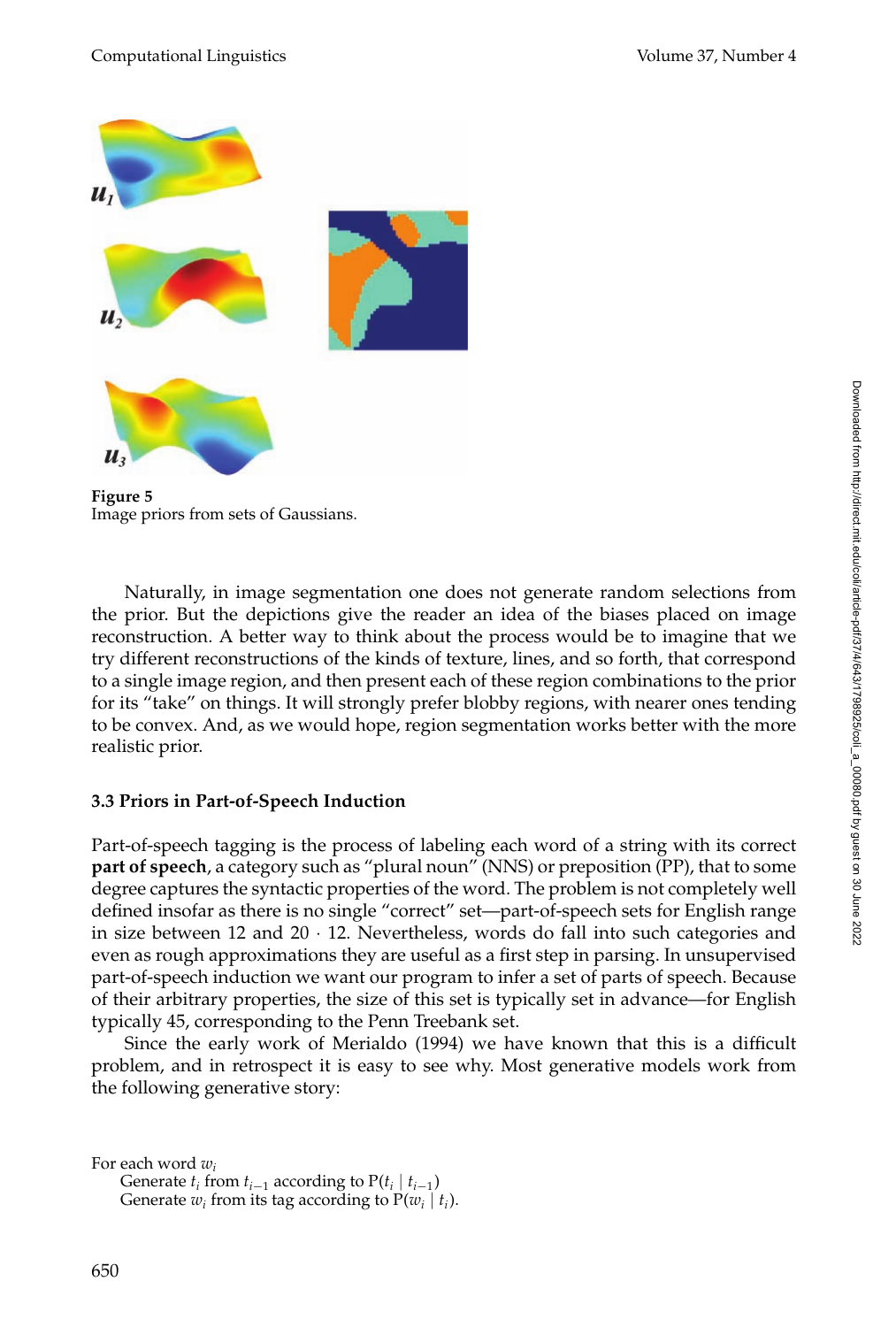where  $t_i$  is the *i*th (current) tag,  $t_{i-1}$  the previous, and  $w_i$  is the current word. With no prior over models, any such story is simply going to divide words into some number of classes to best raise the probability of the words. Merialdo uses **expectation maximization** (EM) to find his classes. Nothing in this set-up says anything about looking for syntactic properties, and it should therefore not be surprising that the classes found are as much semantic or phonological as syntactic. For example, a good way to raise probability is to split determiners into two categories, one including *a*, the second *an*. Similarly, for nouns create two classes, "starting with vowel" and "starting with consonant." This means that other less-used categories (foreign word or symbol) get omitted entirely. This is the sort of thing EM does. Words are assigned many tags (typically on the order of 10 to 20) and it evens out the tag assignments so most tags have the same number of words assigned to them.

There is, however, prior knowledge that is useful here. Iam following here the work of Clark (2003). Clark first notes that, for the languages tried to date, most words have either just one tag or one tag that dominates all the others. As just remarked, this is a far cry from what EM does. So the first thing Clark (2003) does is to impose a one-tag-perword-type constraint. This more closely models the true distribution than does the EM outcome. In the paper he notes that giving this up inevitably yields poorer results.

Secondly, he notes that, again contrary to EM's proclivities, tags have very skewed word counts. Some, typically content-word types like nouns, have very large numbers of word types, whereas grammatical types such as prepositions have very few. Putting this fact into the prior also helps significantly.

Note that using these facts (close to one tag per word and widely differing wordtype counts per tag) in our prior amounts to positing linguistic universals. Iam not an expert in world languages and thus anything I say about this is far from definitive, but as linguistic universals go, these look reasonable to me.

#### **4. Joint Generative Modeling**

Bayes' Law tells us that the proper way to connect the prior on a world model to our sensory input is via  $P(M)P(E \mid M)$ . We now consider the second term of this product, the generative model of the environment. Earlier we noted that this must be a joint model of vision and language because we can talk about what we see. Although work is beginning on such modeling, vision is (currently) a much harder problem, so joint work tends to help it and does little to help language researchers. However, there are benefits from combining different language problems into a single joint model, and in this section we consider two such cases.

## **4.1 Part-of-Speech Induction**

In our discussion of priors for learning parts of speech we considered words to be atomic in the sense that we did not look at how they are built up from smaller parts (e.g., *playing* consists of *play* plus the progressive marker *ing*). This is the study of **morphology**.

English does not have a particularly rich morphology, especially compared to socalled free-word-order languages such as Russian, or Czech, but even in English the spellings of words can give big hints about their parts of speech. *Playing* in the Penn Treebank has the part of speech VBG, for progressive verb, and the *s* in *plays* indicates a present-tense third-person-singular verb (VBZ). Thus the tag induction program in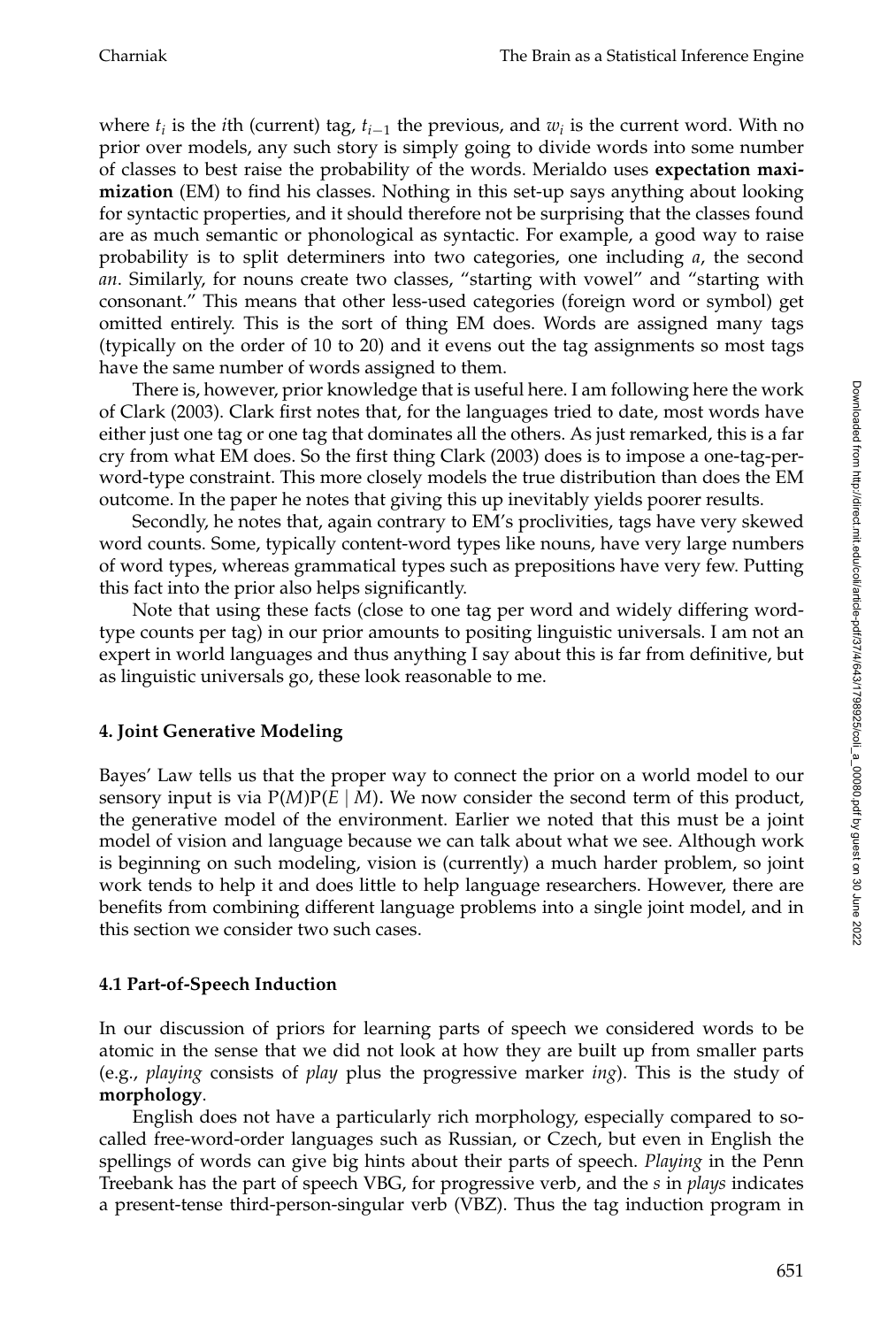Clark (2003) actually computes the joint probability of the part of speech and the morphology. To a rough approximation, it uses the following generative model:

For each word *wi* Generate  $t_i$  from  $t_{i-1}$  according to  $P(t_i | t_{i-1})$ Generate  $w_i$  from its tag according to  $P(w_i | t_i)$ . If we do not have a spelling for *wi*, generate a sequence of characters  $c_i$ , . . .  $c_n$  from the single-letter model  $P_{t_i}(c)$ .

This substantially improves the model.

As noted in Clark (2003), however, this is not a true morphological model insofar as it does not model the *relations* among a word's morphological forms. For example, if we see "playing" and correctly identify it as a VBG, then the probability of "plays" as a VBZ should be higher than say "doors" (ignoring the probabilities of the other letters of the words). Morphology, however, is still difficult for our models as it requires learning multi-letter rule paradigms, and so far spelling by itself has worked quite well.

#### **4.2 Joint Named-Entity Recognition and Co-Reference**

Named-entity recognition assigns objects in a discourse (those that have names) to a small set of classes—prototypically, persons, places, and organizations. In another case of joint modeling, the Haghighi-Klein unsupervised co-reference model (Haghighi and Klein 2010) also learns named-entity recognition. (It can to some degree also learn entity types that are not realized by names, but we ignore that here.) Consider a simple coreference example:

Congressman Weiner said that his problems were all Facebook's fault. They should never have given him an account.

Suppose the program were able correctly to separate person names from those of organizations. This in turn would allow it to learn that people are referred to by *he*, *she*, and their variants, whereas organizations take *it* and *they*. That, plus the fact that entities with names are more likely to be antecedents of pronouns, would solve the example. (The program should be able to learn these facts about pronouns simply by looking at which pronouns are most likely to follow people/organizations. Naturally, there is no guarantee that the first pronoun following a person's name refers back to that individual, but the statistical signal is pretty strong.)

Conversely, suppose we have solved the co-reference problem. We could then pick up facts such as *Congressmen* is a good descriptor of one kind of entity (e.g., person). Or that people and organizations, but not places, can *say* things.

In practice the model distinguishes among entity types (e.g., person), entities (e.g., the particular congressman), and mentions (the word sequence *Congressman Weiner*). All entities have an entity type that provides a prior on the properties of the entity. So suppose we see a new entity that is described by the mention *Congressman Boehner*. The program will make a guess about entity type. If the program already "knows" that *congressman* is a legitimate descriptor for people but not other types, this will bias the program towards person.

Naturally, the program does not call these types "person," "place," and so on. Rather, the program is told in advance to expect some small number of entity types, say ten. If it works properly, we should see after the fact that the program has indeed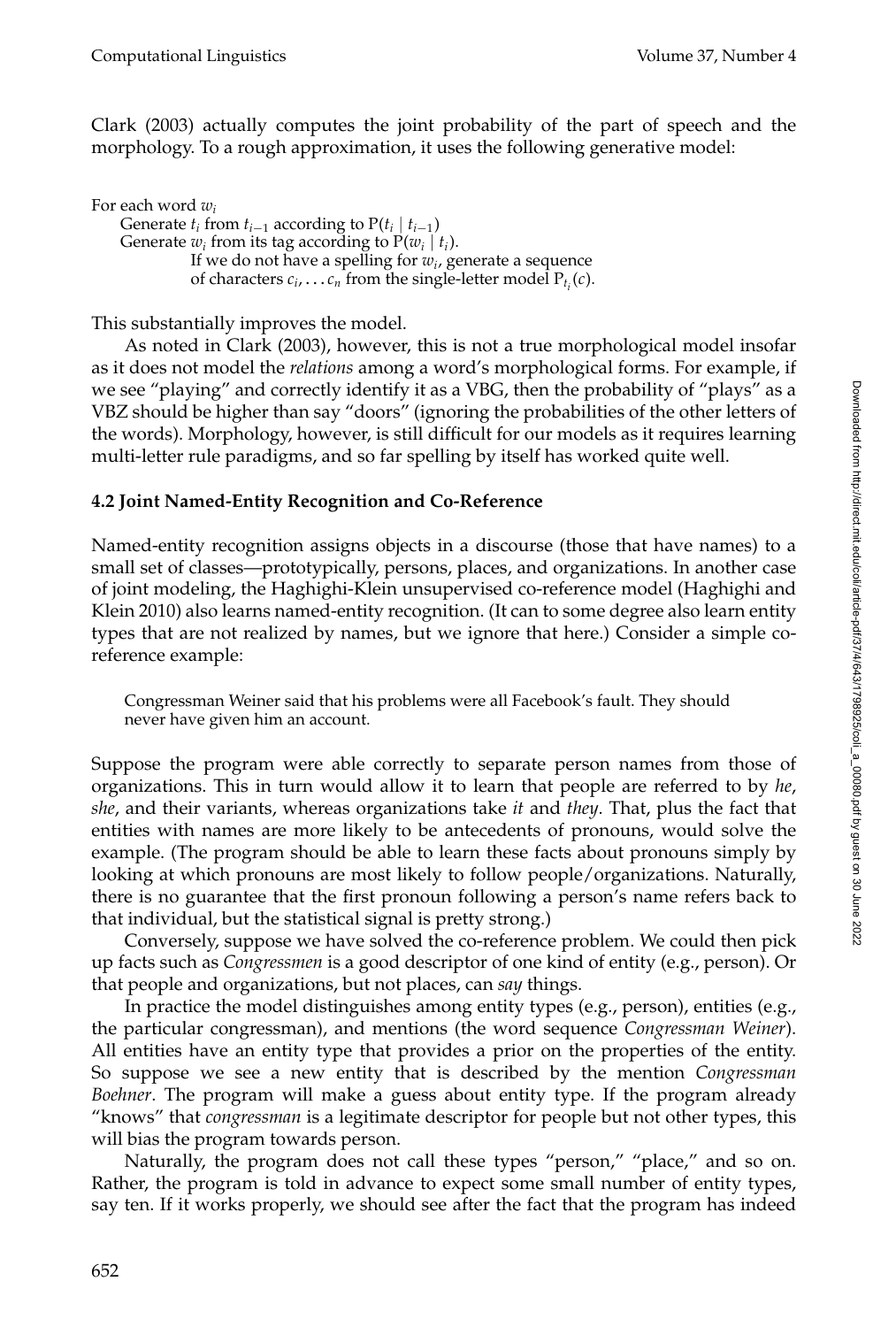jointly learned not only co-reference, but the common types of individuals mentioned in the news articles.

Of course, the program cannot even begin to approach the accuracy of discriminative named-entity tagging. But from the perspective of this talk, that is besides the point. We are taking a child's view of the problem. Furthermore, eventually we want not just three or ten entity types, but a very detailed hierarchy (almost certainly an acyclic graph) of them. My guess is that such a graph can only be learned.

#### **5. Inference**

Bayes' Law says nothing about the mechanism used to infer a model of the world and from that I conclude that this mechanism is innate. Nevertheless, any model, no matter how abstracted from the particulars of neural implementation, must eventually confront the question of how these inferences are carried out.

For many of us, optimizing generative models has been virtually synonymous with expectation maximization. It is relatively efficient, and although it can be prone to local maxima, it often works well when started from uninformative initial states—the IBM Model 1 of machine-translation fame being an obvious case in point.

However, it has very serious drawbacks: It does not make room for a prior over models, it requires storing the training data for multiple iterations, and as its sine qua non, it requires the storage of all possible expectations on the data, which in many cases of interest is simply not feasible.

Consider again the problem of segmenting a sound stream into words. The string *yuwanttusiD6bUk* can be broken up into *yu want tusiD6b Uk*, *yuwant tu siD6bUk*, and so forth. To a first approximation the number grows exponentially in the length of the string and EM requires storing expectations counts for all of the possibilities.

This is why Goldwater and Griffiths (2007) use Gibbs sampling rather than EM. In Gibbs sampling we do not store the probabilities of all possibilities, but rather repeatedly go through data making somewhat random choices based upon the program's current "beliefs." For word segmentation this means we look at the point between two phonemes and ask, "Should we put a word boundary here?" We compute the probability for the two cases (two words here or just one) based upon the counts we have currently guessed. So if the "no-segment" case produces a word we have seen reasonably often, its probability would be higher than the product of the probabilities for the two-word case. Suppose it comes out 60–40. We then flip a 60–40 biased coin and put in a split if it is heads. Note that at any one time we need to store only counts for those words for which the program has at least one attestation, a number that grows only linearly in string length.

But Gibbs sampling, too, has serious drawbacks. Like EM, it is an iterative algorithm. As a psychological theory it would require the child to store all of her experiences and continually revise her beliefs about all of them. Another major problem with Gibbs sampling is its requirement that the probability model is "exchangeable." Each Gibbs iteration requires visiting all the decisions and (possibly) revising them. Being exchangeable means that if we had made the same decisions but in a different order (picking the sentences in reverse order, or first picking even-numbered places between phonemes, then odd), the probability after visiting every one exactly once would come out the same. Amazingly, the word-segmentation model is exchangeable.

But mathematical miracles do not grow on trees. Although the Haghighi-Klein reference model uses Gibbs sampling, their model is not in fact exchangeable, something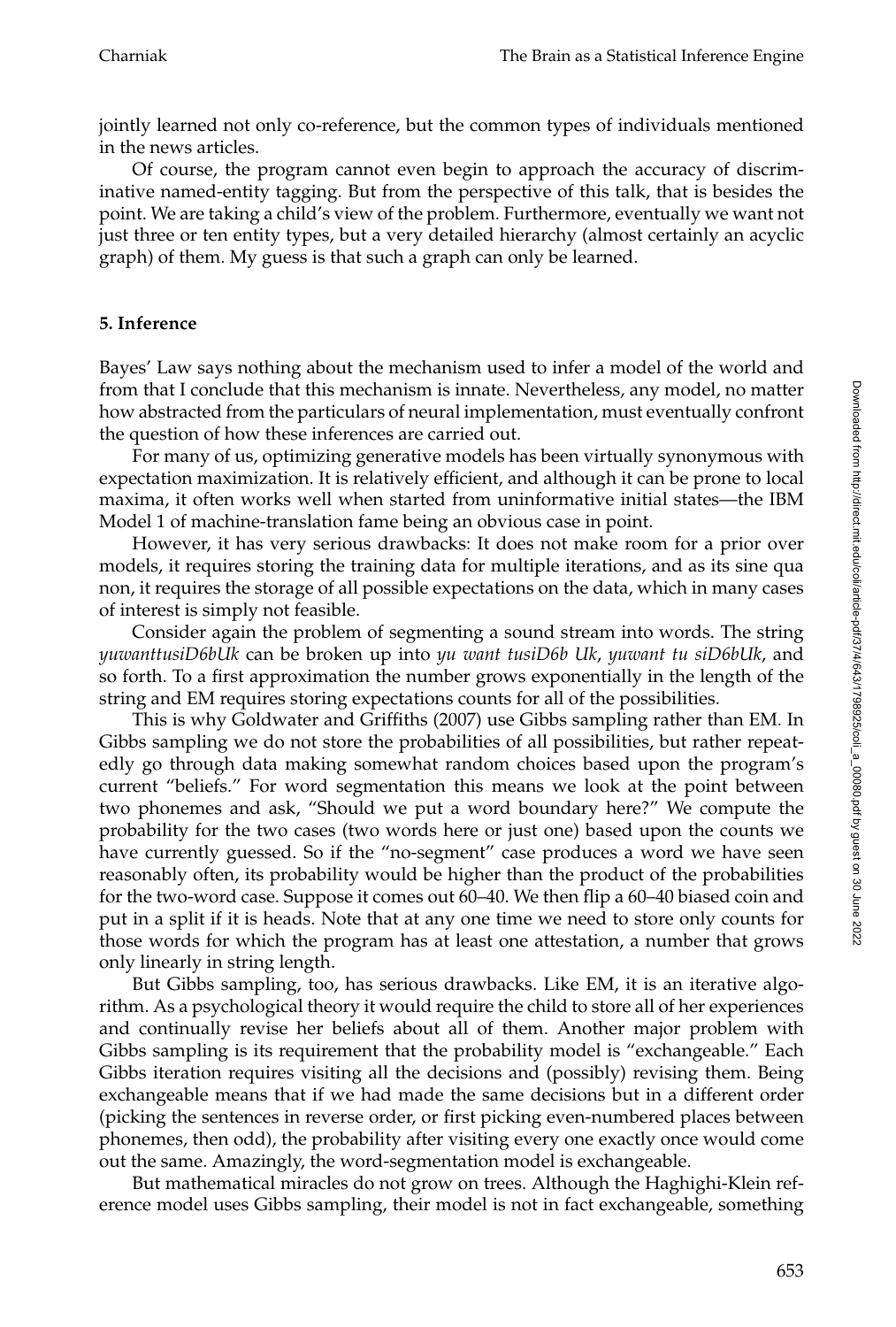they had to work around. More generally, this requirement is ever less likely to be satisfied as our probability models become more complicated.

Or consider the options in inference mechanisms for statistical parsing. If we restrict ourselves to constituent parsing (as opposed to dependency parsing), the most used search algorithm is Cocke-Kasami-Younger (CKY). CKY takes a context-free grammar and uses the context-free property to reduce an exponential search problem to  $O(n^3)$ , where *n* is the length of the sentence. CKY is bottom–up, so for a sentence like *Dogs eat food* it would first find the noun phrases *Dogs* and *food*, then build up a verb phrase *eat food*, and only after completely processing the entire sentence would it link the subject *Dogs* to the verb phrase *eat food*.

But there are very strong reasons to believe that people do nothing like this. The strongest is the observation that various tests (as well as introspection) indicate that we are well aware that *Dog* is the subject of *eat* before the sentence is complete. (This is increasingly obvious as we make the sentence longer.) The second reason is more subtle but to me equally important, the context-free requirement. In a context-free grammar, saying that there is, say, a VP spanning positions 1 to 3 in our sentence is also saying that no knowledge from anywhere else in the sentence has any effect on what goes on inside this verb phrase, and vice versa. Putting it another way, every symbol in a CKY chart is a knowledge barrier between its outside and inside. We have managed to tame this somewhat by "state splitting," annotating the "VP" with other information, but to the degree that we do this we are exactly losing the performance that CKY should deliver.

We see a pattern here. We want large joint models, and we want to take advantage of them by using as much as possible of our experiential history (e.g., previous words of a sentence) to influence our expectations of what should come next and how our model of the world should adapt. But increasingly as we do this, various mathematical and algorithm shortcuts cease to work.

Actually, when you look at our requirements, there are not that many options. We want a mechanism that uses probabilities to guide the search for a model, it has to be able to incorporate prior knowledge, and it cannot depend on storing very much of our experiential history. Offhand this sounds like some sort of beam search with probability estimates as the search heuristic and this is, in fact, the solution that Brian Roark (Roark and Johnson 1999) and I(Charniak 2010) both adopted for parsing models that seem reasonable as models of human performance.

A standard example of such a search mechanism is **particle filtering**. It is somewhat like Gibbs sampling, except rather than repeatedly re-evaluating previous inputs it tries multiple evaluations immediately. In the limit, as the size of the beam goes to infinity, it is equivalent to Gibbs sampling but does not require exchangeability. But as John Maynard Keynes almost said, in the limit we are all dead. In practice we cannot afford that many particles (beam size). When discussing model selection, I commented that as far as I can see the only option is to "integrate" over a very small number of possible models. I said this because this is essentially what particle filtering is doing. Compared to EM, or Gibbs sampling, or CKY, this is quite inefficient. But it is not as though we have a lot of options here. It, or something quite like it, seems to be the best we can hope for.

#### **6. Conclusion**

Ihave argued that the brain is a statistical information processor and as such we should see it as operating according to Bayes' Law. On this basis we can see that learning depends both on a prior probability over models (our innate biases about how the world